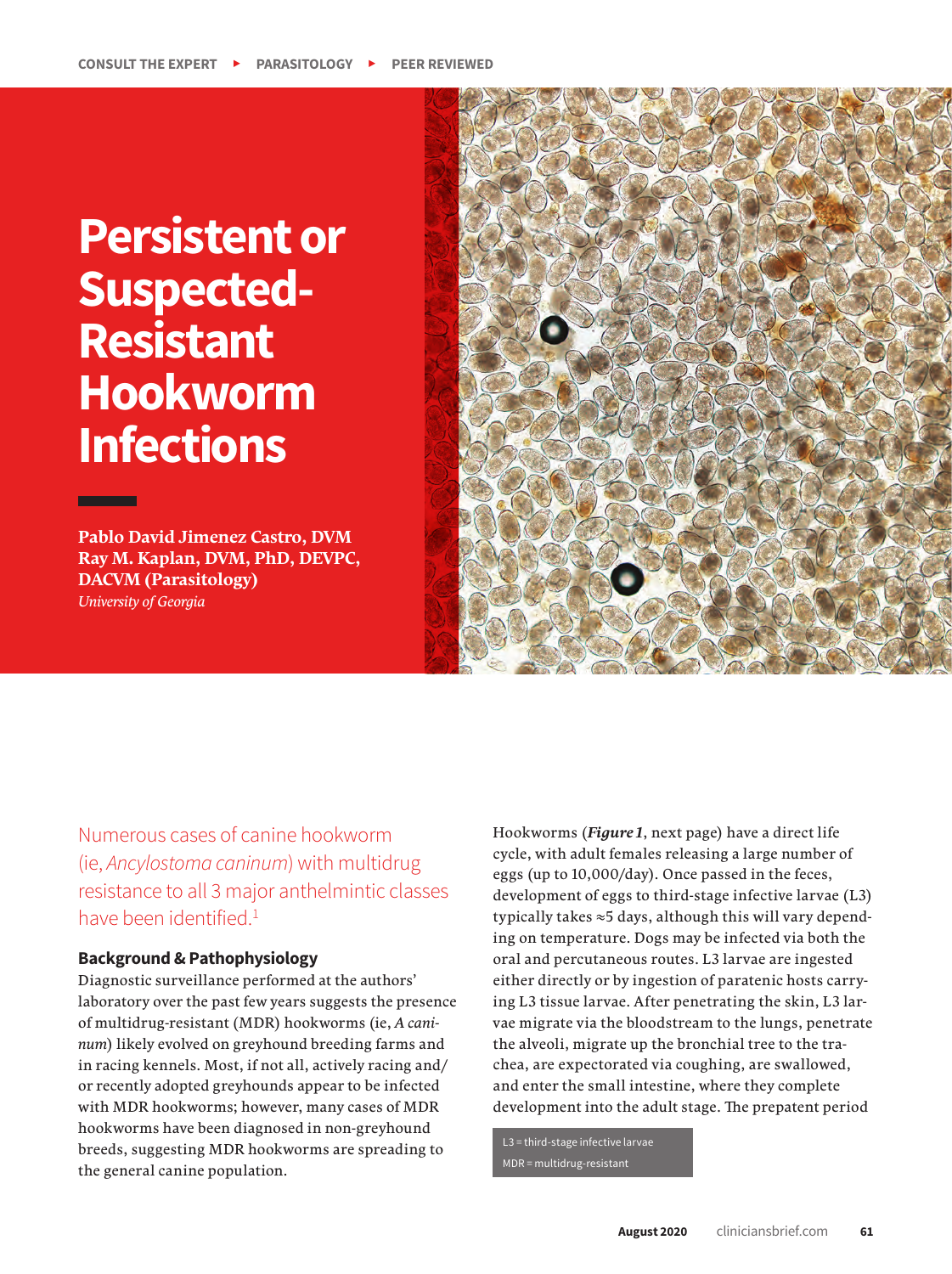for either route of infection is 15 to 26 days. Following skin penetration in dogs older than 3 months of age, *A caninum* L3 larvae often undergo somatic migration to the muscle, fat, and other organs; encyst; and enter a hypobiotic state.

Encysted somatic larvae may become reactivated under 2 conditions: host pregnancy or larval leakage (ie, when arrested somatic larvae continuously





d **FIGURE 1** Anterior end of adult *A caninum*. The buccal capsule (ie, mouth) contains the characteristic 3 pairs of teeth.

EPG = eggs per gram FEC = fecal egg count FECRT = fecal egg count reduction test L3 = third-stage infective larvae MDR = multidrug-resistant

leak from tissue and complete migration to the intestine, where they develop into adults and begin a new round of egg shedding). An important mode of *A caninum* transmission is the transmammary route, in which puppies become infected by reactivated larvae that migrate to the mammary tissue of the dam.

Although direct evidence is lacking, based on the authors' observations and previous research on this issue in the sheep parasite, *Haemonchus contortus*,<sup>2</sup> it is probable that macrocyclic-lactone resistance has worsened as the use of moxidectin has become more common. Further, drug resistance in nematodes is typically a slow evolutionary process, requiring many years of drug selection to reach levels that are clinically apparent.<sup>3</sup> This was most likely the case for *A caninum*; thus, the level of resistance seen in any particular case and to any particular drug will depend in part on the time frame of the animal's adoption and previous anthelmintic treatments.

The emergence and spread of MDR hookworms that are poorly responsive to typical anthelmintic treatments necessitate a different management approach.

#### **Diagnosis**

When addressing persistent cases of *A caninum*  infection, the clinician should first differentiate between larval leakage4 with drug-susceptible *A caninum* and infection with MDR hookworms.

There are 3 methods to diagnose anthelmintic resistance: performing a fecal egg count reduction test (FECRT), submitting a sample to a laboratory that can perform in vitro drug bioassays with hookworms, and submitting a sample to a laboratory that can perform molecular testing for resistance.

FECRT is the ideal practical approach, as laboratory expertise and facilities may not be readily available for the other diagnostic methods. FECRT can be easily accomplished at the clinic level for minimal cost.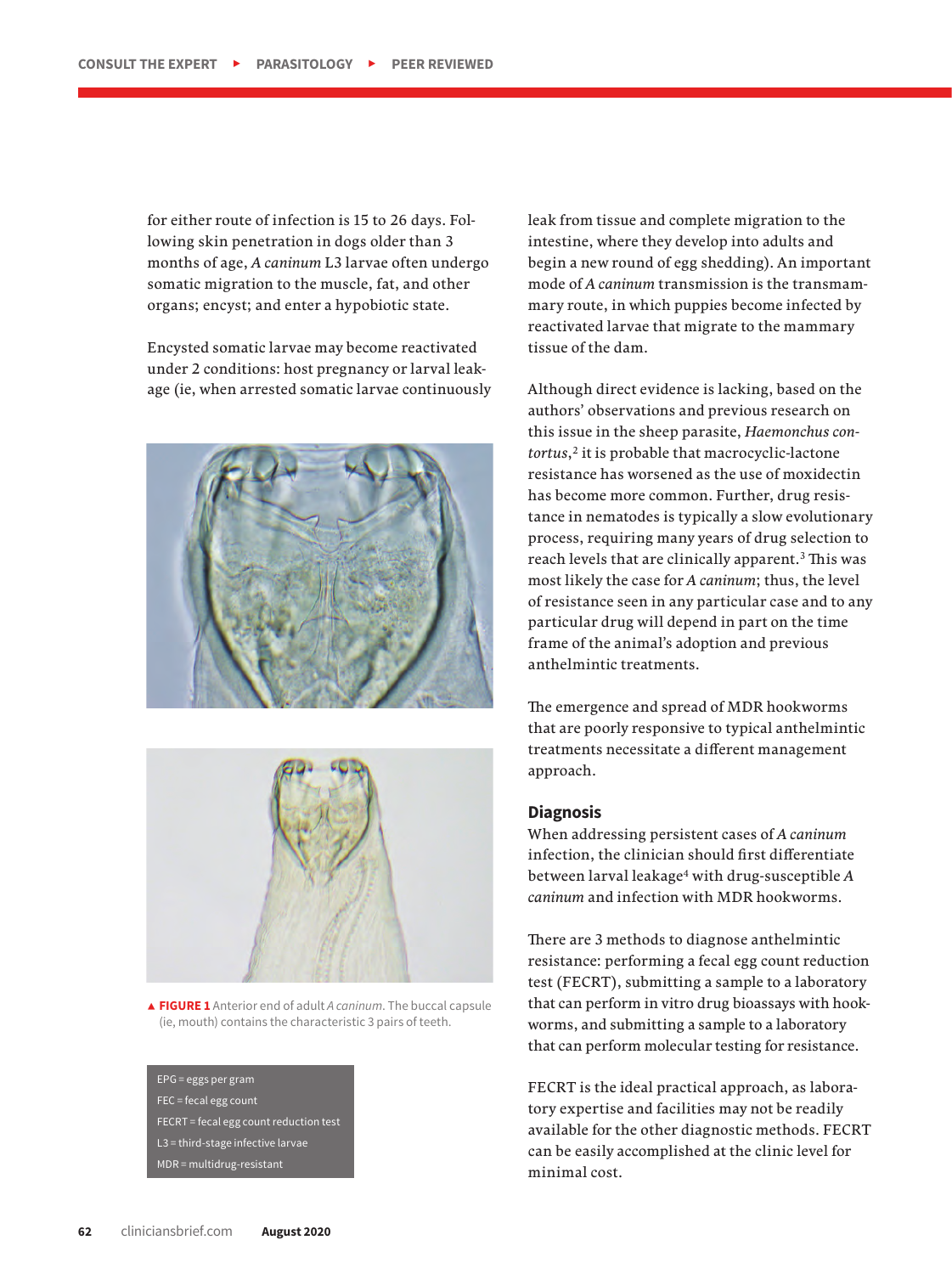**Performing a Fecal Egg Count Reduction Test** To perform an FECRT, the number of eggs per gram of feces must be quantified pre- and posttreatment. Fecal flotations, which are frequently performed in small animal practice, are inadequate for an FECRT. The pretreatment fecal sample can be collected either the day before or the day of treatment and should be kept refrigerated until submission to the laboratory to prevent development and hatching of eggs prior to testing.

To evaluate for resistance, a quantitative fecal egg count (FEC) method (eg, McMaster,<sup>5</sup> Mini-FLOTAC<sup>6</sup>; *Figures 2* and 3) is needed. A doublecentrifugation method (eg, modified Wisconsin [*Figure 4*]) could also be used but is more time consuming, more labor intensive, less accurate, and less precise.7,8 A quantitative method is necessary to assess response to treatment. This approach is standard for diagnosis of anthelmintic resistance in livestock nematode parasites, for which drug resistance has been a long-standing problem. Further, because only 1 dog is typically being tested, as compared with groups of 10 to 20 livestock, the authors also recommend performing 2 separate FECs on the pretreatment sample and 2 separate FECs on the posttreatment sample. The FEC reduction is then calculated by comparing the average eggs per gram (EPG) for the 2 pretreatment FECs and the average EPG for the 2 posttreatment FECs. By repeating the FEC, the variability of each FEC measurement will be reduced by half, thus improving the accuracy of the measured FEC reduction.

A specialized laboratory that offers the service should be contacted if in-clinic or diagnostic laboratory FEC testing is not an option. McMaster slides, Mini-FLOTAC reading discs, and Fill-FLOTAC devices are available for purchase (see *Fecal Egg Count Reduction Test Resources*, next page).

## **Posttreatment Fecal Egg Count**

During testing, the most-recently used anthelmintic should be readministered, even if it elicited poor therapeutic results. Use of an alternate drug will not allow differentiation between larval leakage and



d **FIGURE 2** McMaster slide



d **FIGURE 3** Fill-FLOTAC and Mini-FLOTAC apparatus. *Image courtesy of Dr. Laura Rinaldi, University of Naples*



▲ FIGURE 4 Approximately 53,000 EPG (modified Wisconsin) demonstrated in a greyhound puppy that had previously received treatment with several different anthelmintics. *Image courtesy of Dr. Michael Dryden, Kansas State University*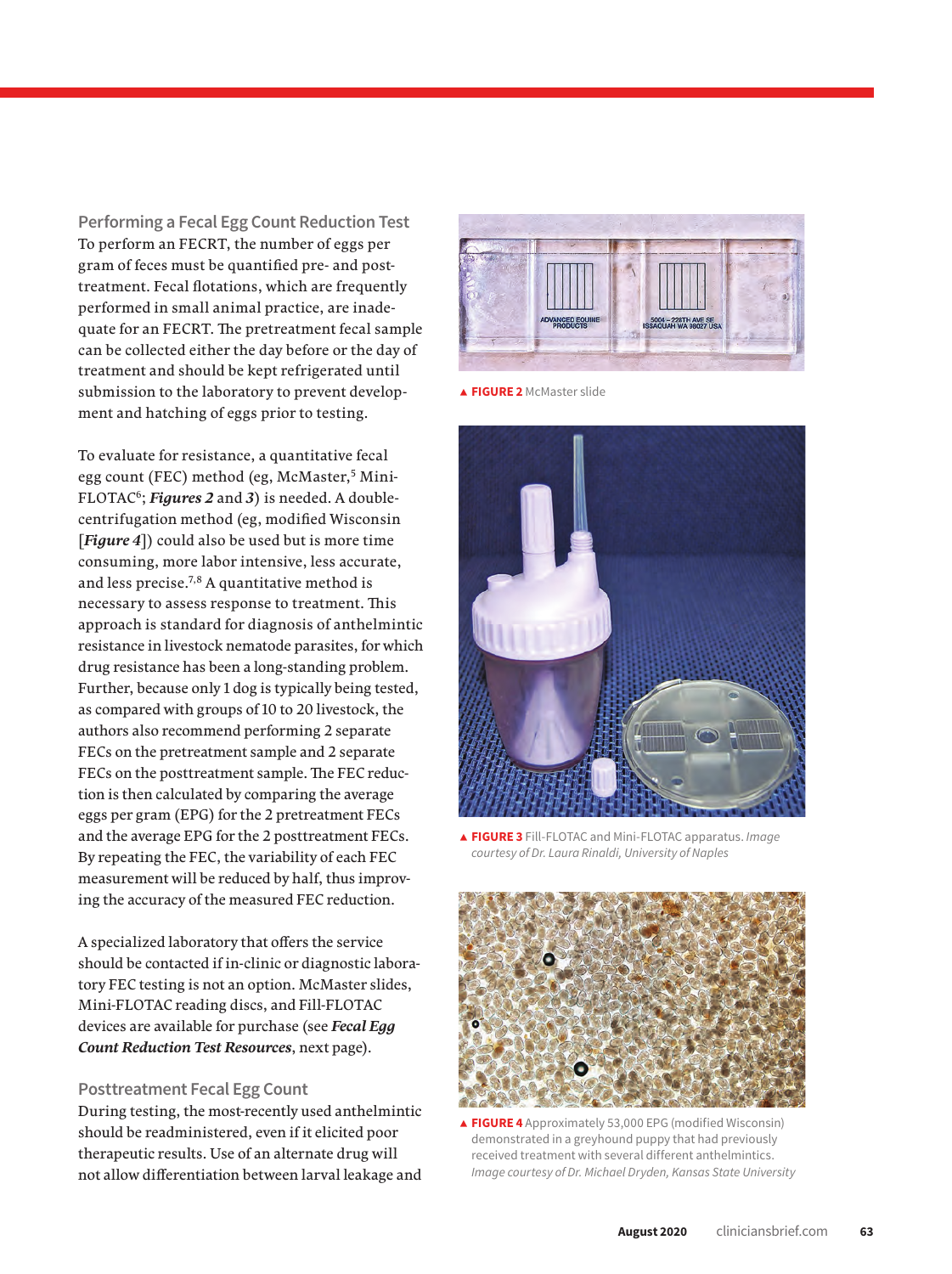resistance as the cause of treatment failure, as the worms may not be resistant to the new drug. However, this may only be a theoretical concern, as the authors' experience indicates that drug-resistant hookworm infrapopulations most likely will be MDR to all 3 anthelmintic classes.

Multiple days  $(\geq 3)$  are needed for eggs already shed in the intestine to be fully cleared.<sup>9</sup> In addition, the authors have observed a temporary, but high, level of suppression on worm fecundity following fenbendazole treatment. A 99% reduction in FEC has been observed by 3 days posttreatment, with egg counts rapidly rising again after ≈10 days.1,10 This phenomenon has been reported rarely in sheep after treatment with benzimidaz $ole$  anthelmintics<sup>11</sup> and on multiple occasions in strongylids of ruminants $12-14$  and pigs<sup>15</sup> following treatment with ivermectin and moxidectin. Consequently, checking FEC too soon posttreatment can yield a false-negative result for resistance.

## **FECAL EGG COUNT REDUCTION TEST RESOURCES**

#### **McMaster Slides**

- <sup>h</sup> **vetslides.com**
- <sup>h</sup> **eggzamin.com**
- <sup>h</sup> **fecsource.com**
- <sup>h</sup> **hausserscientific.com**

#### **Mini-FLOTAC Devices**

University of Georgia is serving as the North American distributor for University of Naples, the manufacturer of the Mini-FLOTAC system. To place an order:

- <sup>h</sup> Email **famacha@uga.edu**
- <sup>h</sup> Visit the University of Naples website: **parassitologia. unina.it/flotac/mini-flotac**/**?lang=en**

In contrast, if too much time passes, larvae arrested in somatic tissue could repopulate the intestine and begin a new round of egg shedding, leading to a false-positive result. The prepatent period for *A caninum* has been reported to be as early as 14 days,<sup>16-18</sup> but this time frame is from studies in immune-naive puppies following primary infection. Few data exist on time to worm maturity and egg production in older dogs with chronic infections; however, based on clinical data and other reports,<sup>19</sup> new worms take 3 to 4 weeks to repopulate the lumen of the small intestine and initiate a new round of egg shedding.

The following timeframes are thus recommended for posttreatment FEC: 10 to 14 days after treatment with pyrantel, 14 days after treatment with fenbendazole/febantel, and 14 days after treatment with moxidectin.

The following formula can be used to calculate FECRT percentage:

(**Average of pretreatment FEC**)<br>
- (Average of posttreatment FEC)<br>
Average of pretreatment FEC **– (Average of posttreatment FEC) Average of pretreatment FEC**

**× 100**

**Interpretation of Fecal Egg Count Reduction Test Results** FECRT results should be interpreted conservatively, as FEC can be highly variable. It is important to note, however, that when commonly used anthelmintics were first approved, high efficacies were reported based on worm counts (>99% for febantel, moxidectin, and milbemycin oxime<sup>20-22</sup>; >98% for fenbendazole23; variable for pyrantel, with a mean across studies of ≈94% and over half of studies yielding >99%24).

In contrast, in a recent study using an MDR *A caninum* isolate (Worthy 4.1F3P), the efficacies based on worm counts were 23%, 9%, and 26% for pyrantel, milbemycin oxime, and fenbendazole, respectively.10 The corresponding FEC reductions measured 10 days posttreatment for these same treatments were 13%, 0%, and 46%,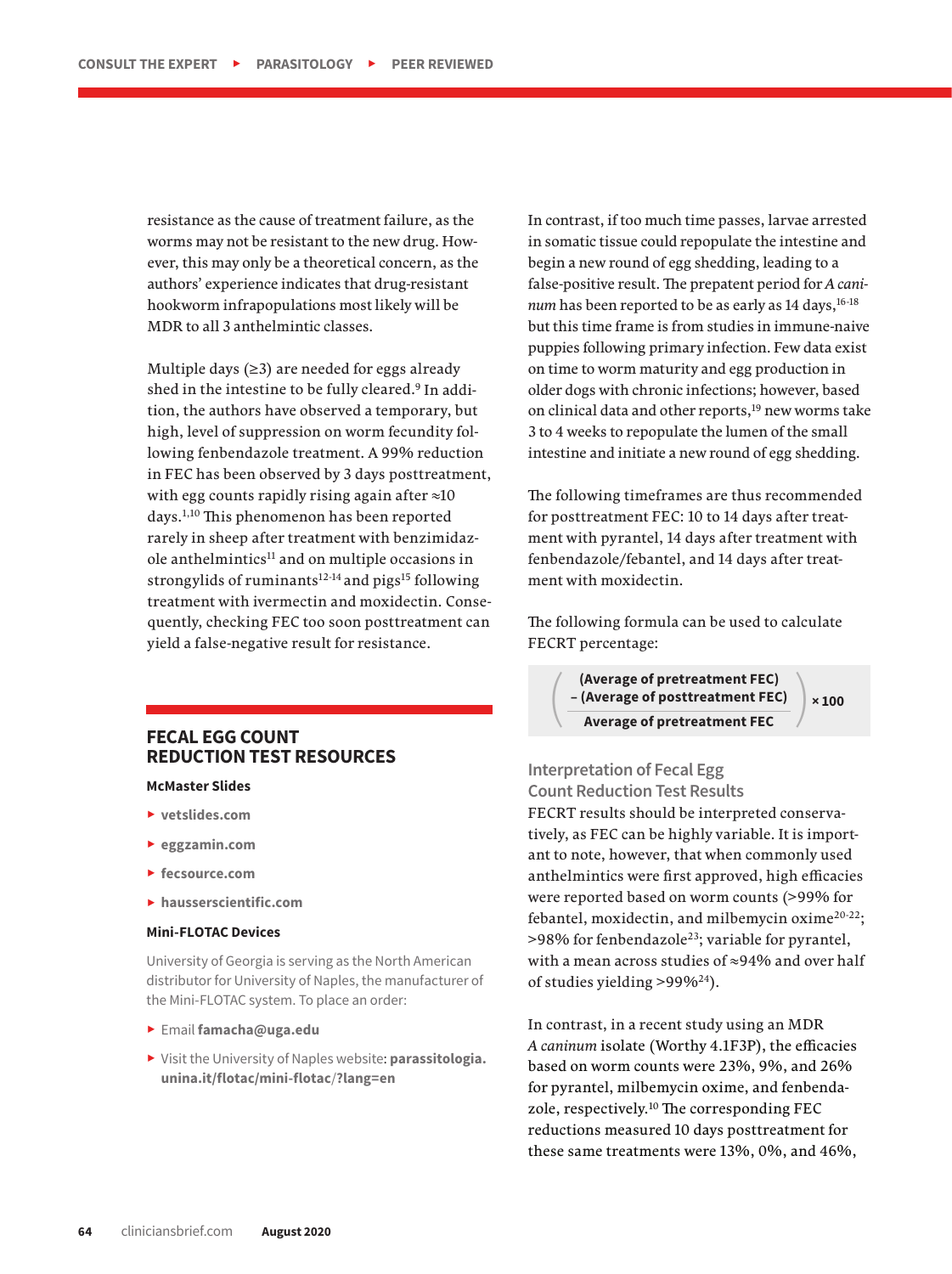respectively. 10 These data demonstrate that poor FEC reduction can be expected against an MDR *A caninum* isolate following treatment with typical commercial products.

The following interpretation of FEC reduction results are suggested:

- $\blacktriangleright$  <75% reduction: indicative of resistance (larval leakage is highly unlikely to be the cause of persistent egg shedding)
- $\triangleright$  75% to 89% reduction: suggestive of resistance (larval leakage is unlikely to be the cause of persistent egg shedding)
- $\approx 90\%$  to 95% reduction: suggestive of reduced efficacy and should raise suspicion for resistance, but results should be viewed as inconclusive (persistent egg shedding could be due to resistance or larval leakage)
- ► >95% reduction: suggestive of effective treatment (larval leakage is likely the cause of persistent egg shedding)

FECRT is sensitive for detecting resistance (ie, dead worms do not shed eggs); consequently, effective treatment will produce a high reduction in the number of eggs shed, and a poorly effective treatment will yield a low reduction in eggs shed. However, egg-shedding levels on a per-worm basis can vary greatly, and egg production per worm can increase following treatment that kills some of the worms (referred to as *density dependent fecundity*).25 Therefore, the actual percentage for reduction should not be overinterpreted; for example, 25% and 70% reduction both indicate resistance, but the results should not be interpreted as being greatly different. Likewise, given the expected variability, it should not be assumed that the reduction in FEC will be the same in each case of resistance or even in the same dog if the FECRT is repeated.

FEC reduction between 75% and 95% yields an inconclusive result; repeating FECRT at the next treatment is advised.

### **Definitive Diagnosis**

A diagnosis of resistance should only be established if all of the following are true:

- $\blacktriangleright$  The patient was treated with the proper dosage.
- $\blacktriangleright$  The drug administered was within the expiration date and stored properly.
- $\blacktriangleright$  Fecal samples were labeled and stored correctly prior to fecal analysis.
- $\triangleright$  An FECRT was performed.
- $\triangleright$  Proper laboratory techniques were applied when conducting the FECRT, and the same method was used on both the pre- and posttreatment samples.

#### **Treatment & Follow-Up**

The treatment plan should depend on the results of the FECRT. If FEC reduction is >95%, treatment should be considered effective. Drugs are not 100% effective, even against drug-susceptible worms; thus, some eggs may be seen, particularly when pretreatment FEC is high. Because resistance can be ruled out, eggs seen on previous fecal examinations are most likely a result of larval leakage. The patient should be treated with an anthelmintic monthly, and fecal examinations should be conducted every few months. Moxidectin can be a good choice in dogs with larval leakage, although any effective anthelmintic should work.

If FEC reduction is between 90% and 95%, FECRT should be repeated a few weeks later at the next treatment.

If FEC reduction is between 75% and 90%, FECRT can be repeated for more conclusive results, or because there is a high chance the worms are resistant, the treatment plan suggested below can be followed.

Continues  $\blacktriangleright$ 

FEC = fecal egg count FECRT = fecal egg count reduction test MDR = multidrug-resistant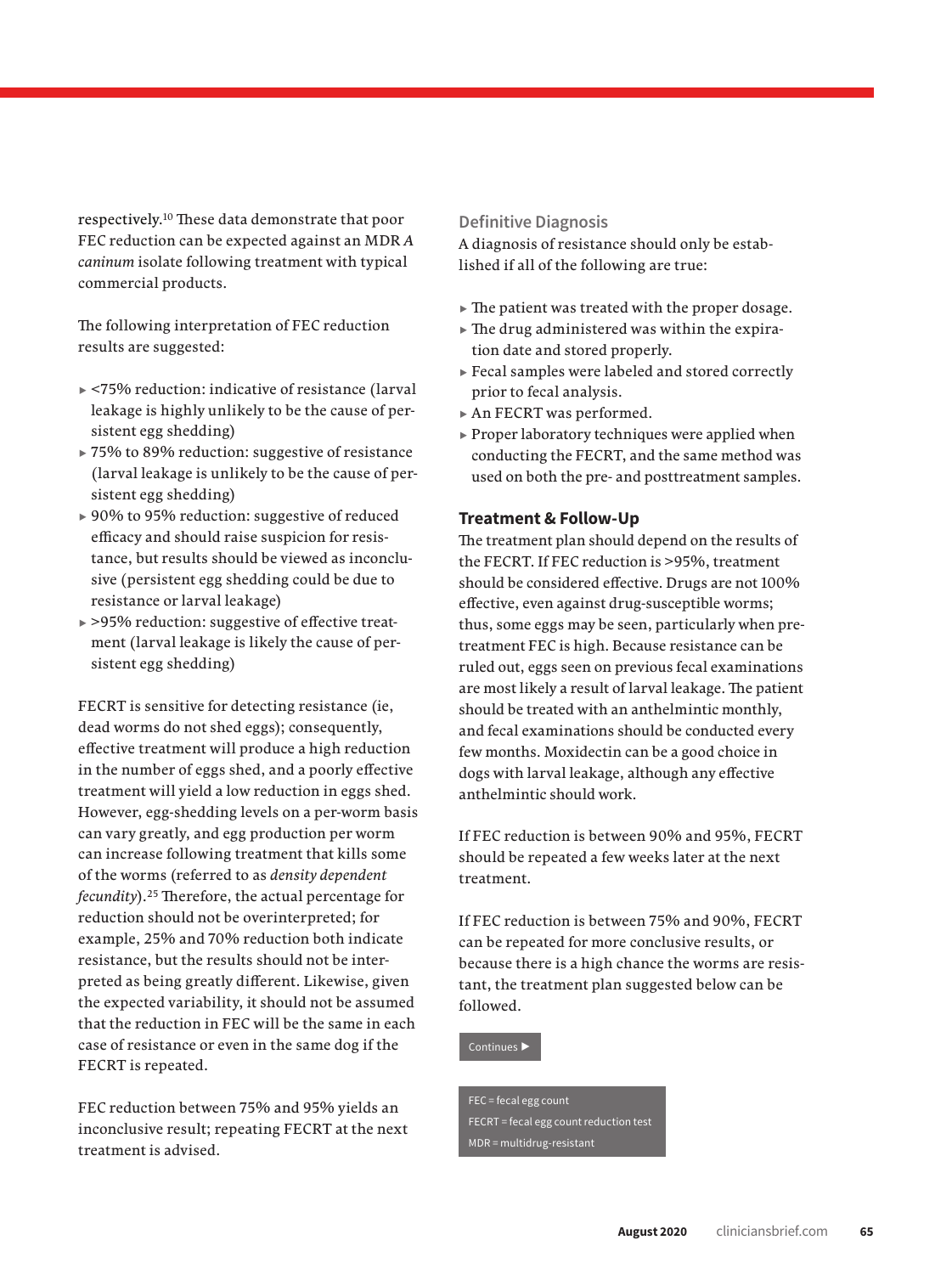## **CONSIDERATIONS FOR EXTRA-LABEL EMODEPSIDE**

- $\triangleright$  Due to limited available data, the authors do not recommend extra-label emodepside treatment; however, clinicians can use this information to evaluate whether use might be appropriate.
- $\blacktriangleright$  Emodepside topical solution for cats has no efficacy in dogs when administered topically; **it must be administered orally**.
- $\blacktriangleright$  Drug formulation matters, and each pharmaceutical product is carefully formulated to optimize pharmacokinetics and drug safety; the excipients used for topical products are not intended for oral use and may lead to variability in the pharmacokinetic and safety profiles.
- $\blacktriangleright$  The suggested dose of emodepside for dogs with MDR *A caninum* isolates is 1 mg/kg PO.
- $\blacktriangleright$  Emodepside is a known substrate for P-glycoprotein,  $32$ and dogs with a deletion mutation of the multidrug sensitivity gene (*MDR1* gene, also known as *ABCB1* gene) may be at increased risk for severe adverse effects,<sup>33</sup> especially if they receive incorrect doses of the topical feline product.
- ▶ The 1 mg/kg PO dose of emodepside for dogs is one-third of the topical labeled dose for cats, and administering more than this dose may increase the likelihood of adverse effects.
- $\triangleright$  Given the potential risks of using this product in dogs, emodepside topical solution for cats should only be used in dogs when the poor effectiveness of the triple anthelmintic combination has been previously confirmed via FECRT.
- ▶ All FDA requirements and Animal Medicinal Drug Use Clarification Act provisions with regard to extralabel drug use should be closely followed, including informing owners about label warnings and other known risks.

FEC = fecal egg count FECRT = fecal egg count reduction test MDR = multidrug-resistant

If FEC reduction is <75%, treatment should be considered ineffective and adjusted to a triple anthelmintic combination with all drugs administered concurrently at the labeled doses. Drugs should be administered sequentially on the same day and not mixed together.

This treatment plan has been successful in eliminating active infections in persistent hookworm cases<sup>26</sup>:

- $\blacktriangleright$  Febantel (25 mg/kg PO)/pyrantel pamoate  $(5 \text{ mg/kg PO})/praziquantel (5 \text{ mg/kg PO}) +$ moxidectin (2.5 mg/kg topical), or
- $\blacktriangleright$  Fenbendazole (50 mg/kg PO once daily for 3 days) + pyrantel pamoate (5 mg/kg PO) + moxidectin (2.5 mg/kg topical)

Treatment success using this triple-drug combination depends on whether the hookworms are moxidectin-resistant. MDR hookworms studied by the authors were all ivermectin-resistant but may still be moxidectin-sensitive. The aforementioned regimen should be effective if hookworms are moxidectin-sensitive; however, this approach may be ineffective if the infecting source hookworms were previously treated with moxidectin. The authors have diagnosed recent cases of moxidectin-resistant *A caninum* in greyhounds in which monthly moxidectin treatments offered little benefit. If this monthly treatment regimen is effective in eliminating egg shedding, the patient will need to remain on this treatment for several months, or possibly for life, as somatic tissue stores will continually leak and repopulate the intestine for an extended time.

Extra-label administration at higher-than-label doses might improve efficacy, but there are currently no data to support such a recommendation. In addition, some parasitologists recommend repeating moxidectin treatment every 2 weeks for the first 4 treatments, then treating monthly, as this allows the moxidectin to rapidly reach a steadystate tissue concentration due to the long half-life of moxidectin in dogs.27-29 This is reasonable and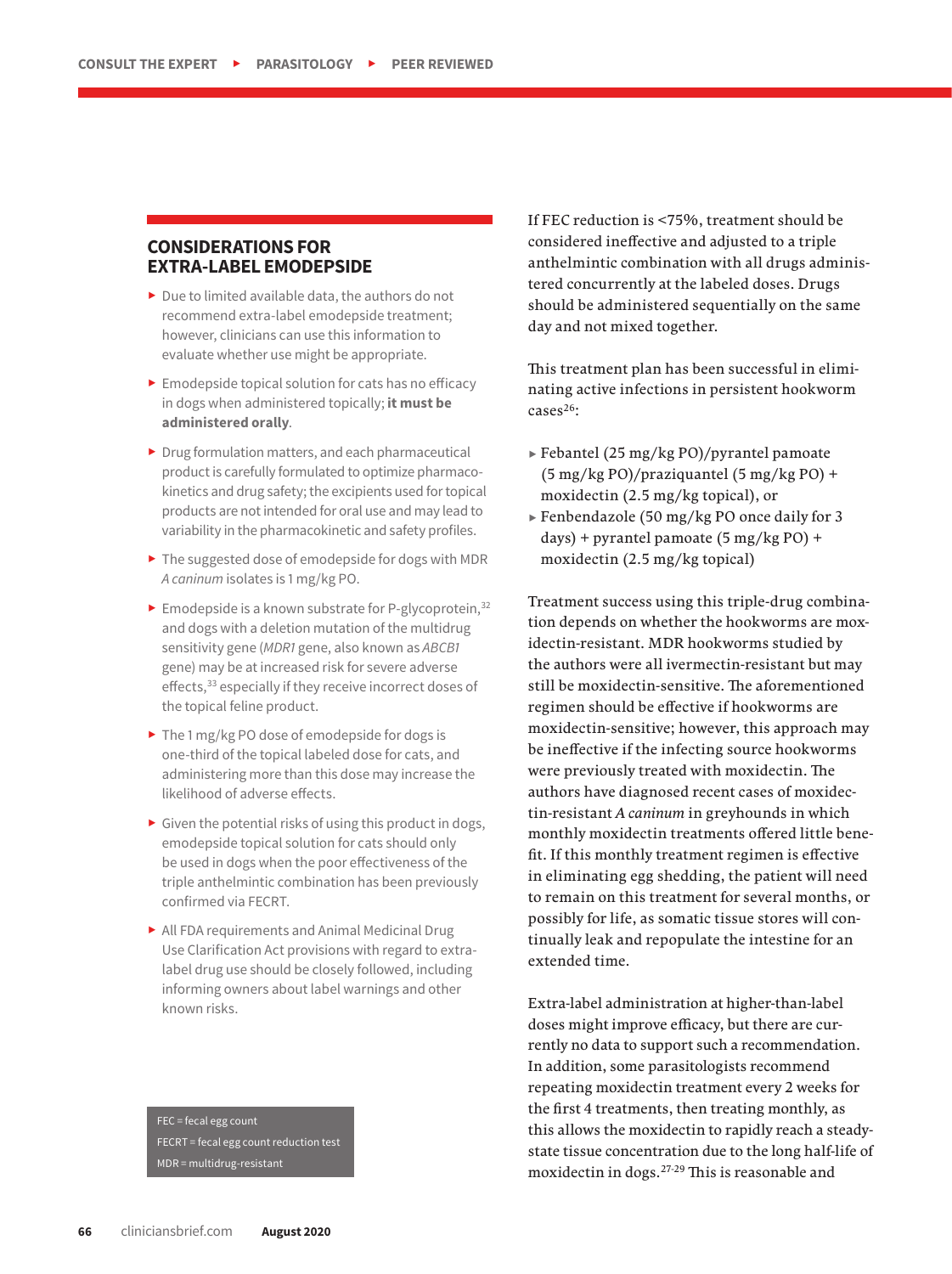potentially beneficial, although no specific data presently exist. Other products containing moxidectin may also be effective, but there are no published data to support the effectiveness of those products against MDR *A caninum* isolates.

#### **Emodepside**

If the triple combination approach is ineffective, emodepside is the only potentially effective alternative treatment, based on a recent study evaluating the efficacy of emodepside and praziquantel against an MDR *A caninum* isolate.10 Oral emodepside  $(1 \text{ mg/kg})$  with praziquantel  $(5 \text{ mg/kg})$ demonstrated an efficacy of 99.6% with a 100% reduction in FEC at 10 days posttreatment.

Emodepside is not currently approved for use in dogs in the United States; however, emodepside (with praziquantel) is FDA-approved as a topical solution for cats. The authors have determined that extra-label use of emodepside topical solution for cats, administered PO at a different dose than is recommended for this product, has high efficacy in MDR *A caninum* isolates refractory to triple combination treatment.

The authors have monitored FEC in 17 clientowned dogs, both greyhounds and nongreyhounds, treated by private practice clinicians using 1 mg/kg PO emodepside administered once. In all cases, FEC reduction was 100% at 14 days, and no adverse effects were observed. However, there are a number of important factors to consider with extra-label emodepside use (see *Considerations for Extra-Label Emodepside*).

If extra-label use of the emodepside topical solution for cats is warranted, the patient should be fasted overnight prior to administration, and food should not be provided until 4 hours posttreatment. The dose should be given at the clinic and not dispensed to the owner. The product should be drawn into a syringe with a needle; then, the needle should be removed and the syringe administered as distal orally as possible to decrease the ability of the patient to taste the product.

Precise dosing of emodepside is critical and cannot be readily achieved without careful calculations. The correct canine dose cannot be estimated based on the feline label. The product comes in 3 sizes: small cat (5.5 lb [2.5 kg]), medium cat (11 lb  $[5 \text{ kg}]$ ), and large cat (17.6 lb  $[8 \text{ kg}]$ ), all of which have a different volume but the same concentration of emodepside (21.4 mg/mL). The following formula should be used to determine the correct dose for dogs:

#### **[(weight of dog in kg × 1 mg/kg) ÷ 21.4 mg/mL] = mL of emodepside topical solution for cats to administer PO to a dog**

For example, an 8.8-lb (4-kg) dog would receive 0.19 mL, and a 66-lb (30-kg) dog would receive 1.4 mL.

### **Other Supportive Treatments**

The authors have not evaluated nor are aware of any evidence regarding the use of other concurrent and/or supportive treatments (eg, probiotics) and cannot provide recommendations on their use.

## **Follow-Up & Environmental Hygiene**

The authors strongly recommend that FEC (not just flotations) be evaluated monthly to monitor egg shedding.

It is critical that strict environmental hygiene is practiced. Feces of a dog shedding hookworm eggs (or any helminth parasite) should be picked up immediately and properly disposed of to eliminate the potential for reinfection or spread.

Continues I

For an instructional guide on the Mini-FLOTAC technique, see **brief.vet/ Mini-FLOTAC-Components**

The recommendations made in this article are based on the authors' interpretation of best available evidence at the time of publication and should not be construed as being permanent. As new knowledge is gained and new products become available, recommendations listed here are likely to change.